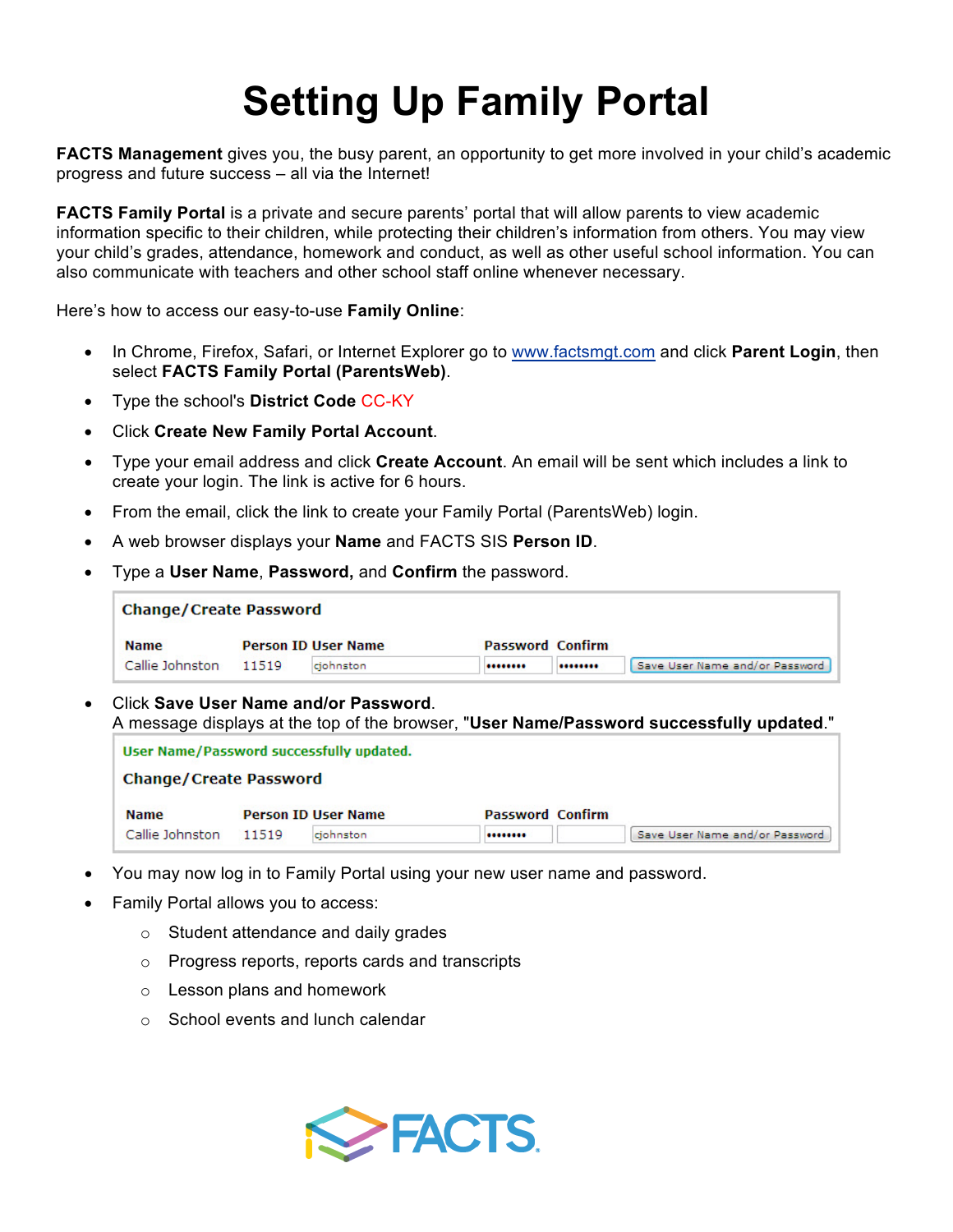

## **Online Payment**

You may make a payment with a credit card through your Family Portal account.

From your computer or phone, log in to your family portal account through your web browser.

Go to factsmgt.com.

Click on Parent Log in.

Click on Facts Family Portal.

If you do not have a family portal account set up, you can set one up using the Family Portal Account Set-up instructions found on our website.

Enter the district code: cc-ky

Enter your username and password.

Click on the grey login button.

Click on the Family tab.

You will see the 4 categories of Café, Childcare, General, and School Items to the right in the Family Billing Tile.

Click on Pay Now.

It should prompt you to enter your credit card information.

If you are using a phone, you may need to turn your phone sideways to access payments.

You may load money onto your account to have it available for charges that become due.

Money can be loaded into the following categories: